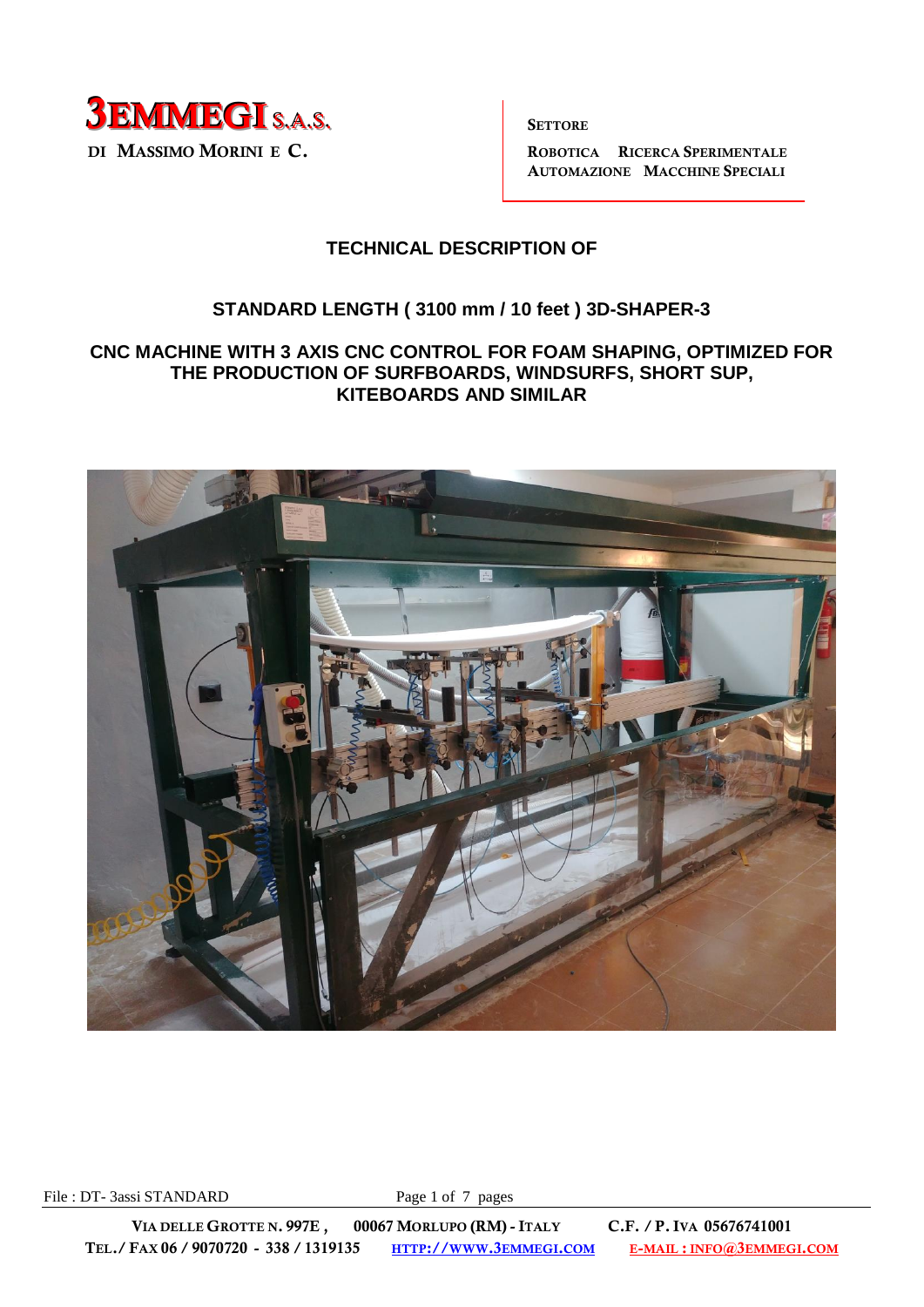

**DI MASSIMO MORINI E C. ROBOTICA RICERCA SPERIMENTALE AUTOMAZIONE MACCHINE SPECIALI**

### **1. DESCRIPTION OF MACHINE**

- 1.1. N.1 vertical milling machine with 3 interpolated axis with CNC control, Cartesian type, along the 3 axis X, Y, Z, as described as follows:
- number of working axis: 3 - linear positioning precision: 0.5 mm/1000mm; - linear direction precision: 0.5 mm/1000mm; - repeatable position precision:  $+/- 0.5$  mm; - X axis working length: 3100 mm; - Y axis working length: from 800 to1100 mm; - Z axis working length: from 330 to 500 mm; - combined total linear precision: 0.5 +/- 0.5 mm; - working speed: 0.01 – 30 cm/s; - power supply: 230 / 380 / 440 Vac single or 3 phase, 50/60Hz - Installed power:  $\frac{1}{2}$  from 4.5 to 10.0 kW

comprehensive of:

- n.1 main frame realized in carbon steel, with overall dimensions up to 4000(L) x 1500(W) x 2600(H) mm, provided with n. 4 anti-vibrating and adjustable feet;
- n.1 couple of guides for movement along X axis, realized by means of rectified rails with ball bearing cars with maximum run 3100 mm. The power train is realized by means of motor-reducer, pinion gears and racks;
- n.1 couple of guides for movement along Y axis, realized by means of rectified rails with ball bearing cars with maximum from 800 to 1100 mm. The power train is realized by means of motor-reducer, pinion gear and rack;
- n.1 couple of guides for movement along Z axis, realized by means of rectified rails with ball bearing cars with maximum run from 330 to 500 mm. The power train is realized by means of motor-reducer, pinion gear and rack;
- n.1 shaping head constituted of a 3.0 to 5.0 kW spindle motor with speed from 12.000 to 18.000 rpm, 20 mm shaft tool support, eventual automatic tool-change for cutters and suction device for foam powders produced during shaping;
- n.3 servo-controlled step motors, complete of drivers, special cables, closed loop control and mounted on motor-reducers;
- n.3 cables chains for X, Y e Z axis;

File : DT- 3assi STANDARD Page 2 of 7 pages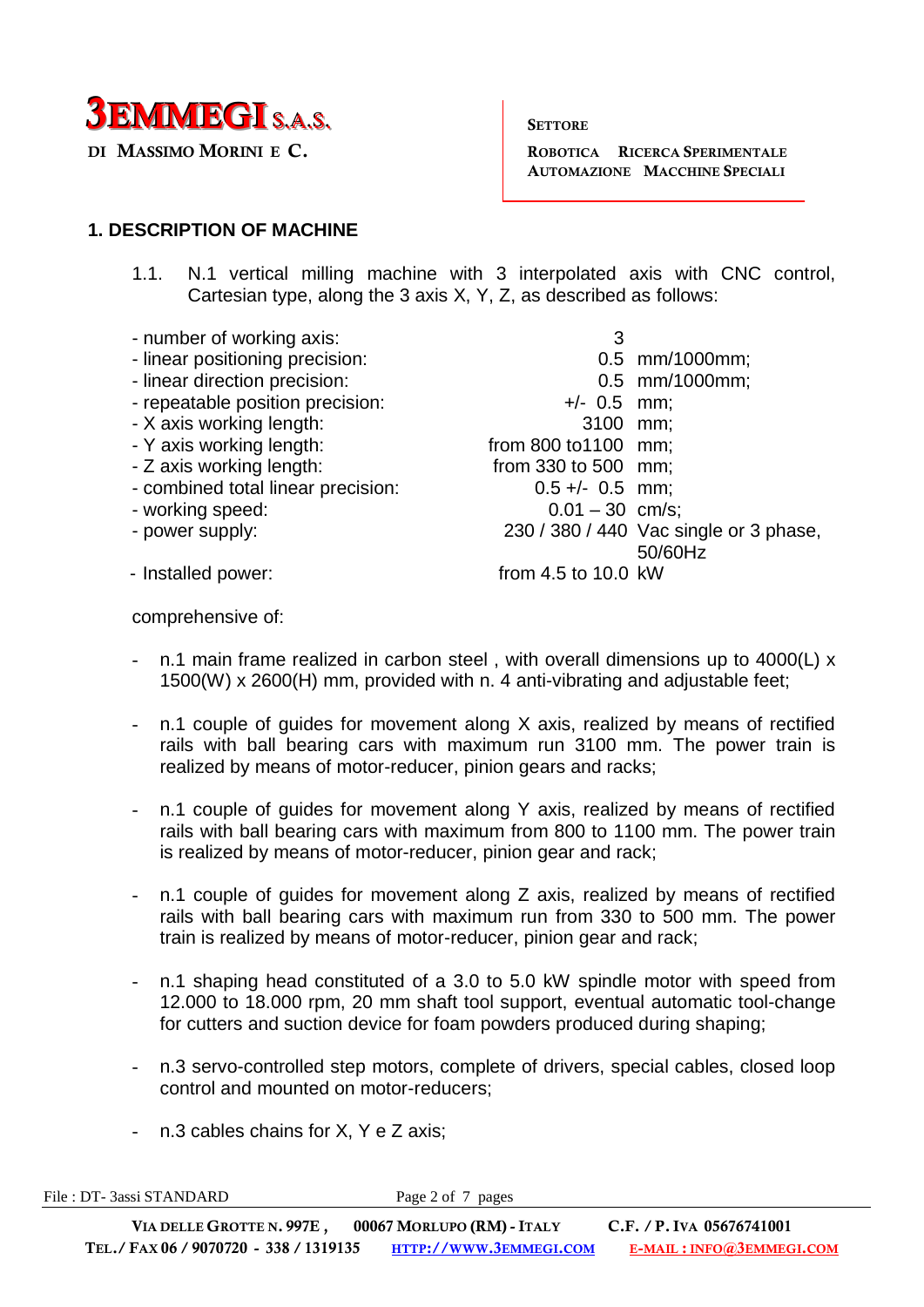

**AUTOMAZIONE MACCHINE SPECIALI**

- n. 1 electrical board comprehensive of complete electrical equipment installed on the machine;
- n.1 3 axis CNC control, predisposed for the execution of external programs in ISO language ( G-CODE ) and creation of proper own working sequences independently from external programs;
- n.1 vacuum and filtering device for foam powders from 1500 to 2200 W power, complete with 10 m of flexible hose, 100 to 160 mm diameter and bag for powder;
- n.1 Standard PC, complete with monitor, keyboard, I/O devices, hardware and software necessary for complete functioning;

1.2. N.1 complete system for positioning and holding the blanks to be shaped also available with pneumatic semi-automatic lifting and locking systems comprehensive of:

- n. 3 adjustable supports for the blank to be shaped, each equipped with 2 suckers made in silicon with 75 mm diameter to hold the blank by means of vacuum suction for middles and center blank;
- n. 2 adjustable supports for the blank to be shaped, each equipped with 1 suckers made in silicon with 75 mm diameter to hold the blank by means of vacuum suction for nose and tail of blank;
- n. 2 adjustable devices for positioning and centering the blank to be shaped, each equipped with symmetric auto-centering clamps along Y axis (extra stringer requested);
- n. 2 adjustable devices for positioning and centering the blank to be shaped, each equipped with symmetric auto-centering clamps along Y axis (extra stringer NOT requested);
- n. 1 dry type vacuum pumps, complete with manometer and pressure limit switch;

---------------------------------------------------------------------------------------------

n. 1 pneumatic plant for vacuum from pump to suckers;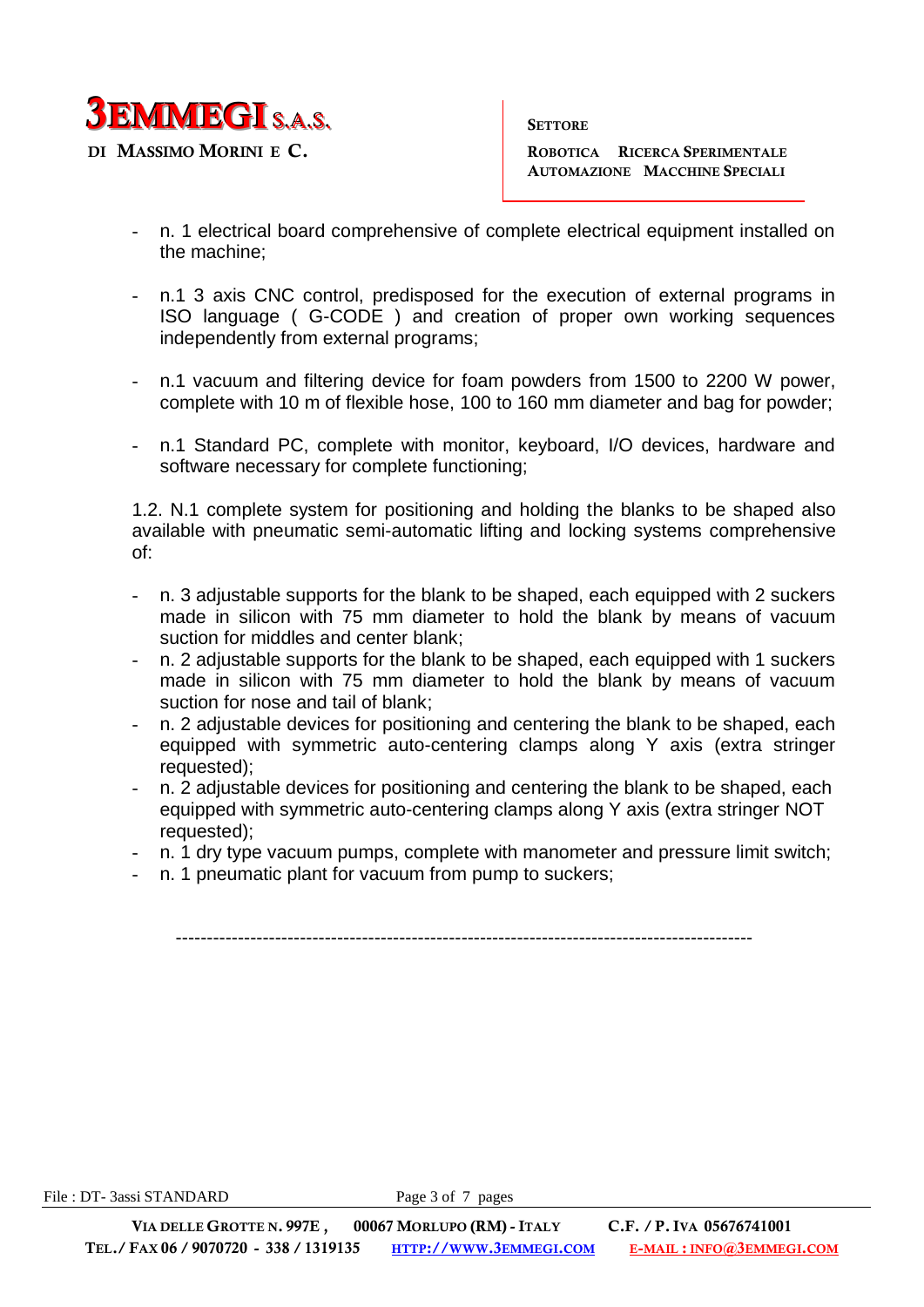

## PHOTOS OF DETAILS





File : DT- 3assi STANDARD Page 4 of 7 pages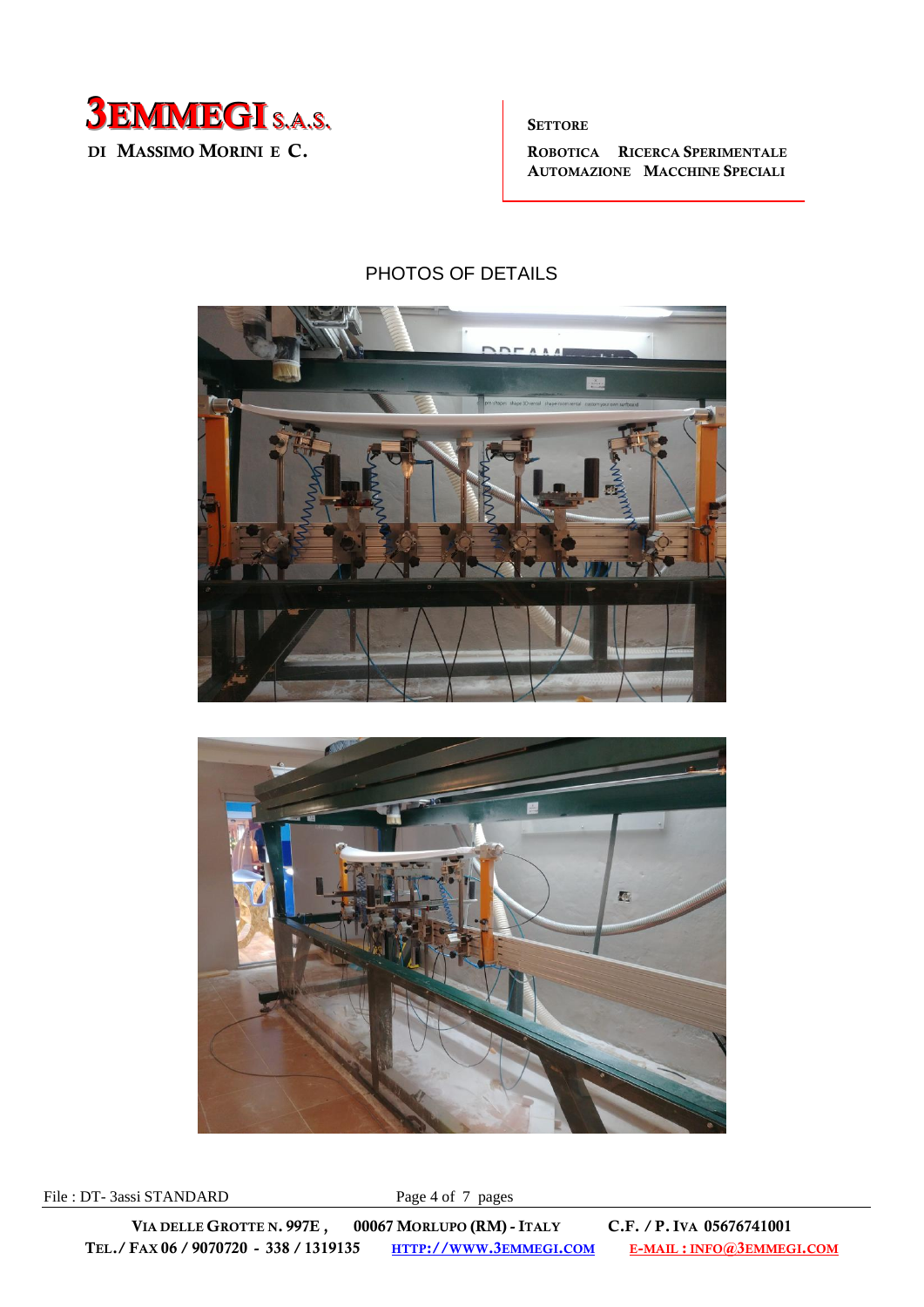



File : DT- 3assi STANDARD Page 5 of 7 pages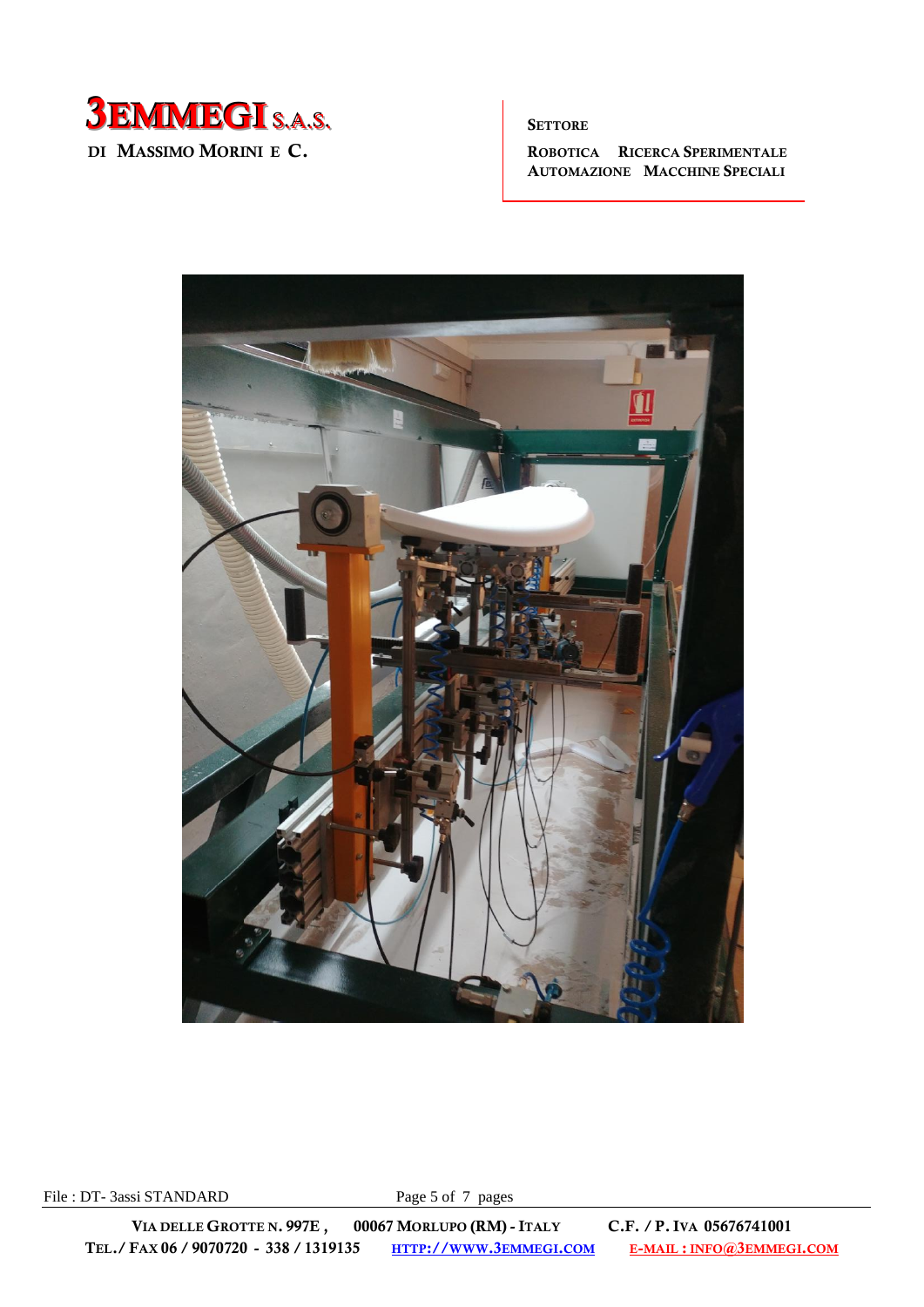





File : DT- 3assi STANDARD Page 6 of 7 pages